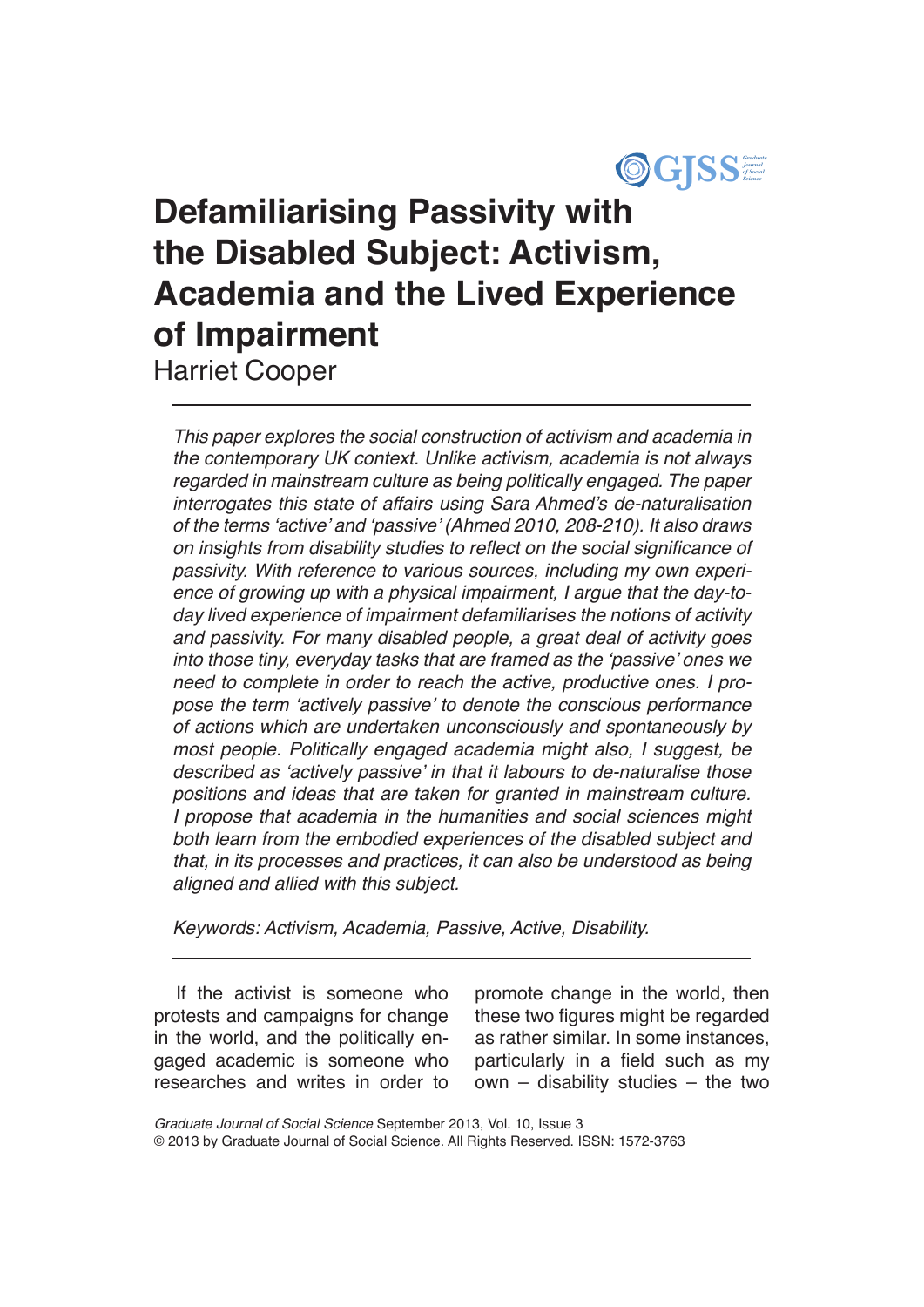identities are often embodied in the same person. Nevertheless, whilst both the activist and the academic have important political contributions to make, these contributions are, I will be arguing, different – and need to be valued in and for their differences. In the current age of austerity measures, discourses questioning the 'impact' of research in the humanities and social sciences risk constructing a hierarchical binary opposition between activism and academia, throwing the social value of academia into question. Mainstream culture tends to perceive activism as being, by its very nature, politically engaged, whereas academia has to fight for this accolade: it has to fight to demonstrate its value. In 2014, research undertaken by UK academics will be assessed, for the first time, in terms of its impact beyond the academy, as part of the new Research Excellence Framework.1 This policy is referred to colloquially within the academy as the 'impact agenda'. Yet measuring the 'impact' of scholarship in the humanities and social sciences is not a straightforward process. Since the outputs of research in these fields cannot always be evidenced in social and economic terms (or at least not immediately), such research risks being framed as a site of doubt and suspicion.<sup>2</sup> But perhaps the debate needs to be reframed. Indeed, Belfiore and Upchurch argue that 'the impact discourse is problematic not because it demands too much

of [the arts and humanities] but because it demands *too little*' (Belfiore and Upchurch 2012, Slide 19). By viewing the labour of the academic from a different angle, this paper will explore why the current conception of impact 'demands *too little*'.

In this paper, drawing on Sara Ahmed's revaluation of the terms 'active' and 'passive' (2010, 208– 210), I argue that political engagement has come to be aligned with that which is 'active'. By exploring the political and ethical possibilities of passivity – that is, by exploring what it might mean to be both politically engaged and *passive* – I seek to trouble the association between political engagement and activism and, in this way, to reframe the terms of the debate about impact in academia. This is not to devalue the important contribution of activism to politics, but rather to defend the contribution of academia as one which is political, though not necessarily according to conventional definitions of 'the political'.

Drawing inspiration from Ahmed's critical exposition of the preference for the active mode over the passive (Ahmed 2010, 208–217), I want to ask: who and what gets left behind when what we value is that which is deemed to be 'active'?<sup>3</sup> What if there is important work to be done which has no obvious corollary in activism? What if, as Martyn Hammersley puts it, '[t]here *is* a difference [between social science contributions and those from politicians and others],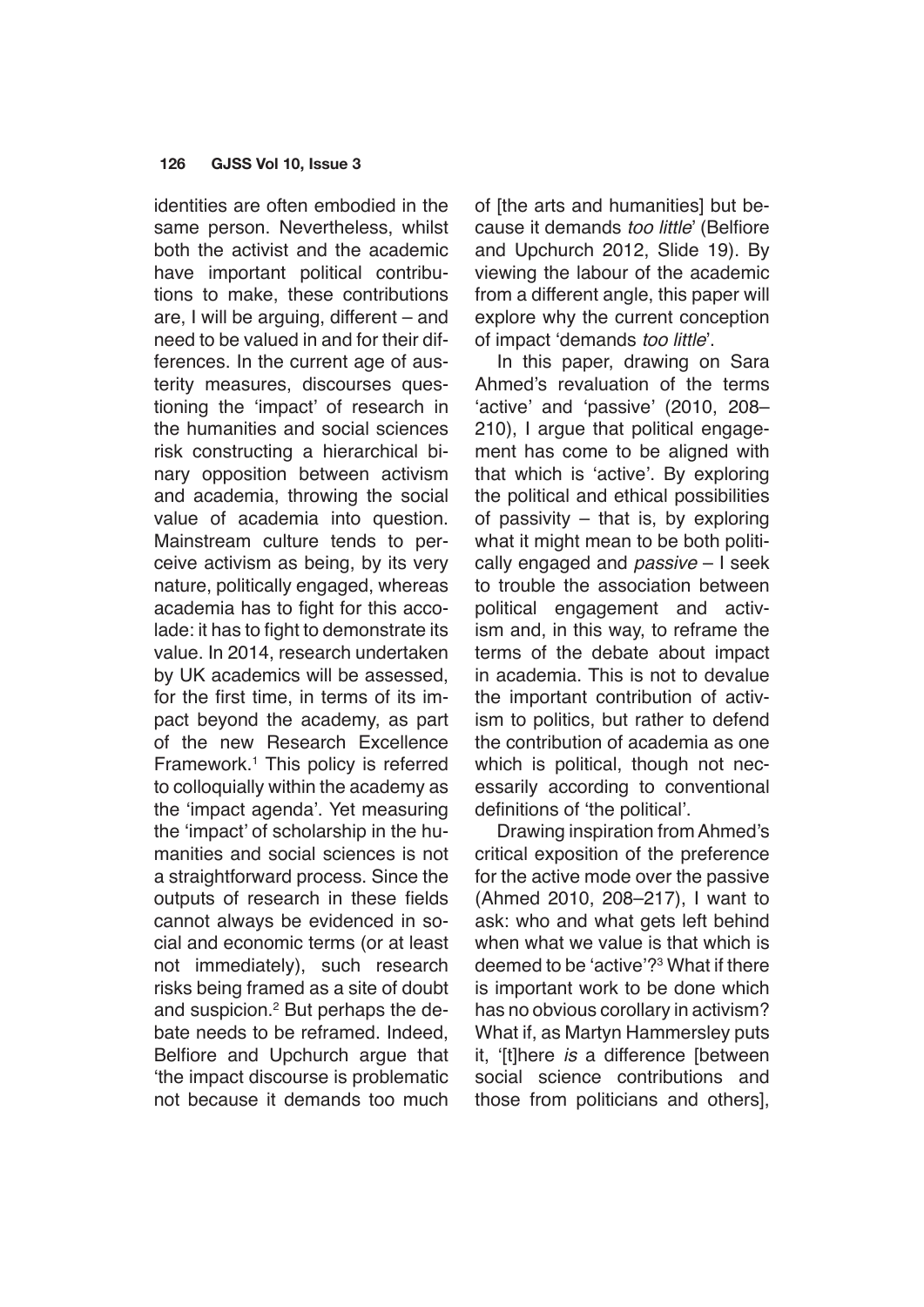but it is lost in translation, as social science findings are turned into public discourse[?]' (Hammersley 2012, Slide 26).

I view the question of the value of passivity through a particular lens: my paper examines how the embodied experience of being disabled – and thus of being deemed passive or unproductive by society – might speak to the call for political engagement in academia. Drawing on my own experience of growing up with a physical impairment, as well as on life writing and cultural theory, I will argue that the day-to-day lived experience of impairment dramatises, often in highly literal ways, the opposition between 'the passive' and 'the active'. Moreover, to view activity and passivity through the lens of disability studies is to defamiliarise these concepts. In the case studies I consider, the experience of impairment enables subjects to feel 'wonder and surprise' at the reproduction of 'forms' that are usually understood as 'familiar' and are, hence, unseen by most (Ahmed 2006, 82). Exploring this 'wonder and surprise', I will propose that academia in the humanities and social sciences might both *learn from* the 'passive' experiences of disabled subjects and might also *be aligned and allied with* these subjects.

## **Disability Studies**

Before beginning my discussion of passivity, some important questions about identity and the body need to be posed. Firstly, is it possible to speak of 'the disabled subject'? When discussing impairment, it is impossible to universalise: each experience of disability is particular to the individual concerned. I know how it feels to have a mild physical impairment but to pass as nondisabled; I do not know how it feels to be blind, or to be a wheelchair user. The term 'the disabled subject' thus cannot account for that which is particular about an individual's experience of disability. It must be used with caution. That said, the use of the term can be defended as a form of 'strategic essentialism' (Spivak 1988 [1985]):<sup>4</sup> it mobilises disabled subjectivity as a distinct identity for the purposes of political solidarity. Although Spivak has 'given up on' the term (though not on the 'project' itself), feeling that (mis)users of the term do not pay enough attention to the notion of 'strategy' (Danius and Jonsson 1993, 35; see also Spivak 1993 [1989]), in the context of this essay, the concept provides a strategy for exploring what a politics of passivity might look like. The term cannot, however, dissolve the universal/particular tension: a tension will always remain between an ethical stance on the one hand, which celebrates that which is particular to the individual's experience of disability, and a political stance on the other, which risks universalising in its search for common ground. Indeed, this tension pulls me in two different directions. My essay gener-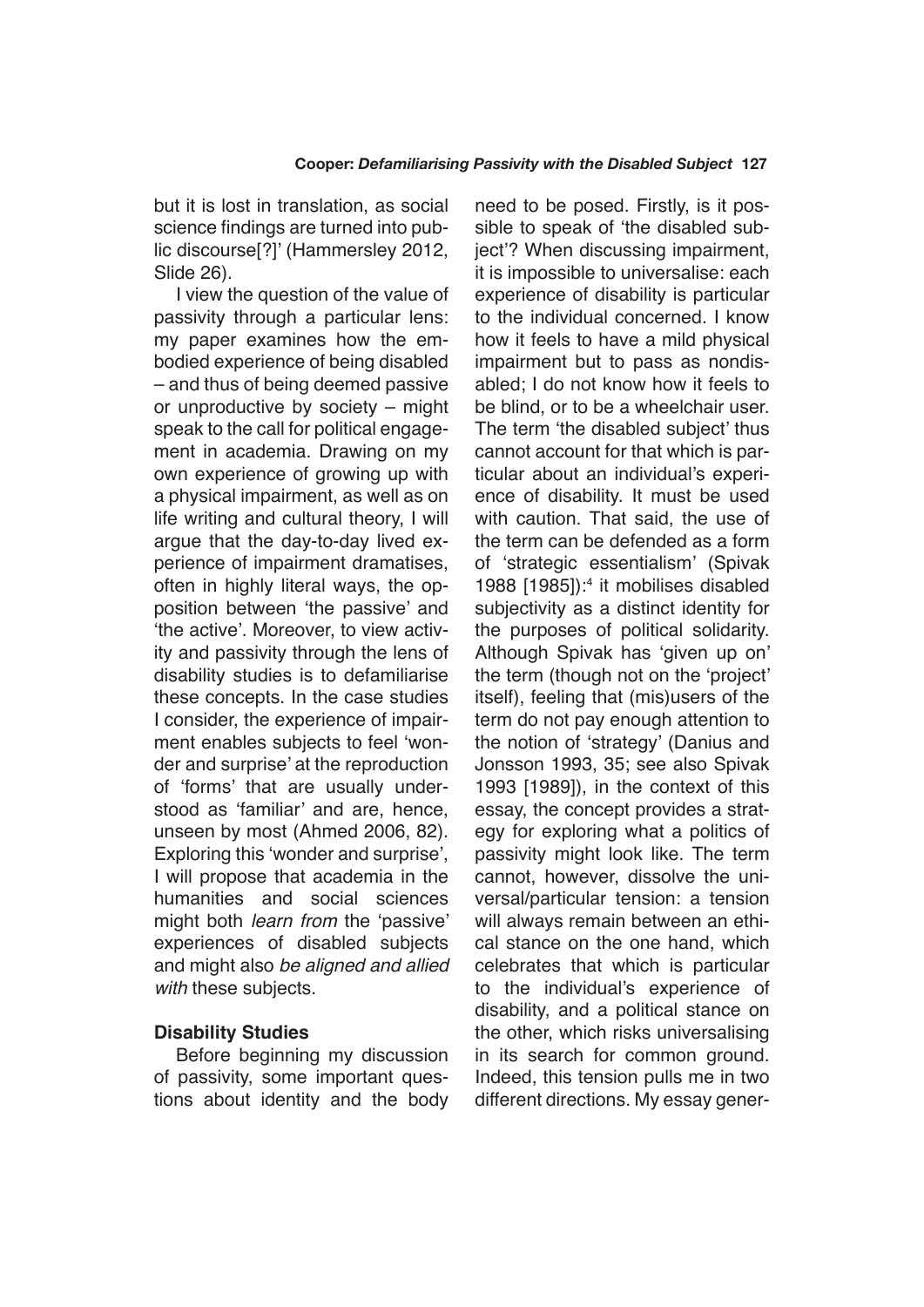alises for the purposes of making an argument (as all argument-making tends to do), whilst simultaneously seeking to remain attentive to the 'particular' – to that which is distinct, unique and irreducible about each individual's experience. My desire to stay with, but not to attempt to resolve, this tension is in keeping with my sense that one of the important roles of politically engaged academia is, in Les Back's terms, to tolerate 'moral complexity' and to refuse to be reduced to a '"sound bite"' (2007,15; 16). As I shall argue, drawing on the work of Back (2007) and Hammersley (2012), these are some of the qualities that differentiate academic scholarship from party politics and from a cultural orientation towards the active, which might be termed 'active-ism'.<sup>5</sup> The political activity we call 'activism' is expected to perform itself using the active mode; this is necessary if its demands are to be recognised and heard by those with political power.6 Academia, on the other hand, has the opportunity to speak in different terms, though this can of course mean that its voice gets 'lost in translation' (Hammersley 2012, Slide 26).

If I intend to refer, however cautiously, to an experience of disabled subjecthood, what do I mean by disability? And who defines embodiment as 'disabled'? These questions have been much debated both inside and outside the academy. To answer them in full, it would be necessary to map the history of disability activism and disability studies, which is beyond the scope of this paper. However, I will refer briefly to some models of embodiment which have influenced my own thinking on disability. One of the founding concepts of disability activism in the UK context was the social model of disability, which separated 'impairment' as a term denoting embodiment and 'disability' as a function of social barriers to participation (UPIAS and The Disability Alliance 1976). The model is helpful in that it avoids casting disability as a problem of the individual, which medical models have tended to do (Oliver 1983). The social model has been subject to much critique within disability studies for oversimplifying the mechanics of oppression, as well as for both reifying the concept of impairment and for downplaying issues of embodiment (see for example: Reeve 2008, 28–31; Tremain 2006; and Thomas 1999). Broadly speaking, in this essay, I use the terms 'disability' and 'impairment' in the senses intended by the social model, but I also seek to move beyond this model.

One of the most interesting theories of embodiment to emerge in the field in recent years – and one which moves beyond the social model – has been Robert McRuer's application of Adrienne Rich's notion of 'compulsory heterosexuality' to the experience of disabled embodiment (Rich 1981, 4; McRuer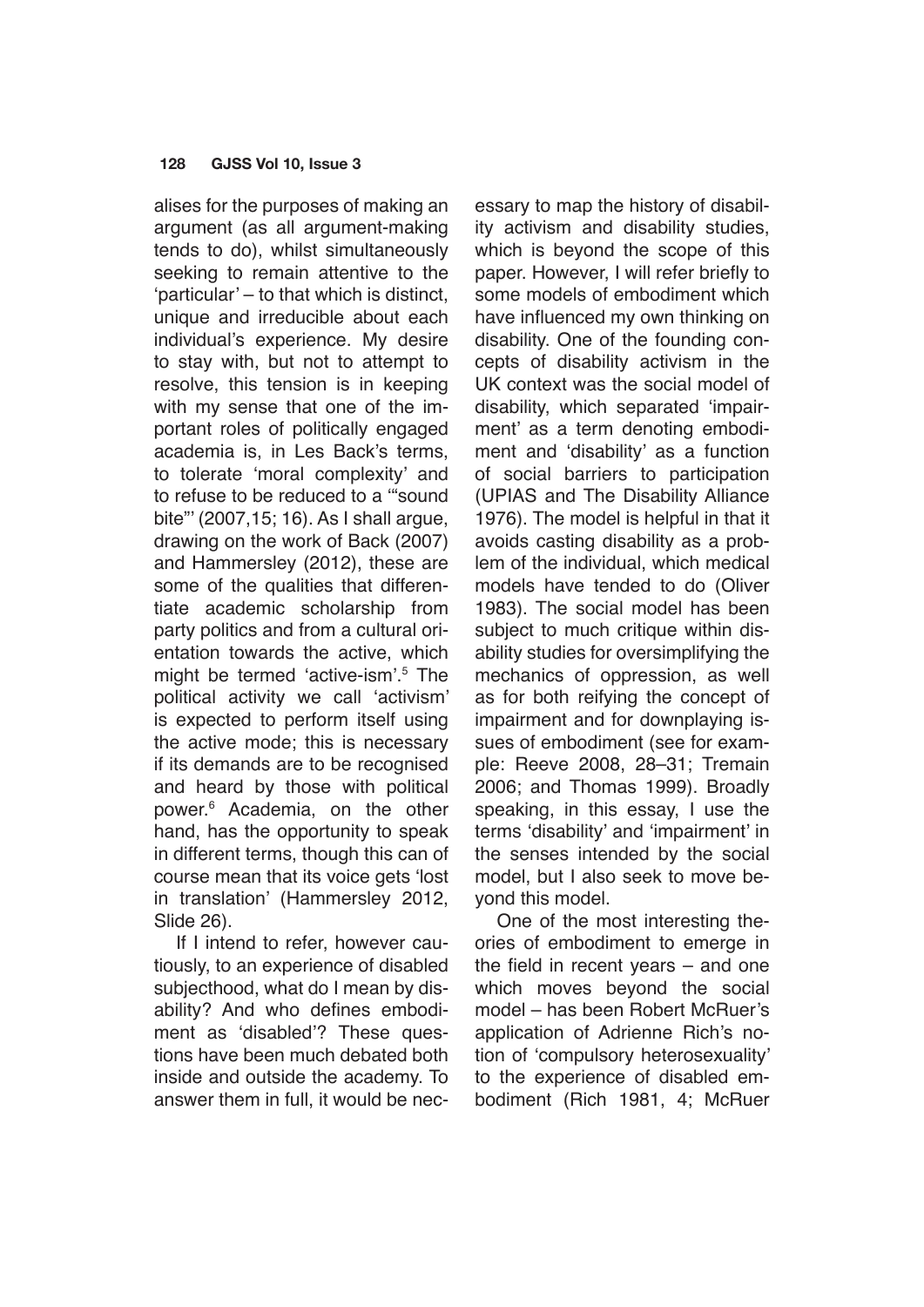2010 [2006]). Whereas heterosexual ideology would frame lesbian identity as an "alternative life-style" (Rich 1981, 4), Rich argues that lesbianism is in fact pathologised in order to naturalise heterosexuality (Rich 1981, 24): marginal identities are thus employed to maintain the status of 'dominant identities' as 'the natural order of things', to use McRuer's terms (2010 [2006], 383). McRuer introduces the parallel term 'compulsory able-bodiedness', observing that '[a] system of compulsory able-bodiedness repeatedly demands that people with disabilities embody for others an affirmative answer to the unspoken question, 'Yes, but in the end, wouldn't you rather be more like me?' (2010 [2006], 386). For McRuer, the notion of 'compulsory able-bodiedness' is particularly cogent in a capitalist dominant order where 'free to sell one's labor but not free to do anything else' could be translated as 'free to have an able body but not particularly free to have anything else' (McRuer 2010 [2006], 385). In the current context of cuts to disability benefits, this idea will resonate for many disabled people in the UK. Might 'compulsory able-bodiedness' thus contain within it the idea of 'compulsory activity' and 'compulsory productivity'? These are ideas which this paper will examine.

McRuer develops the concept of compulsory able-bodiedness by drawing on Judith Butler's notion that heterosexual gender identity is performed (Butler 1990). He proposes that disabled embodiment can be understood as a non-normative (failed) performance of able-bodiedness, which enables and maintains the fantasy that able-bodiedness exists (2010 [2006], 386–7). As will be argued below in the 'Active and Passive Technologies' section, actions that are associated with able embodiment – such as taking a walk – might be read as part of a performance of able-bodiedness, which wilfully avoids seeing its own reliance on technologies such as shoes, preferring instead to see reliance on technology in the disabled subject – for example, in the wheelchair user (see the conversation between Judith Butler and Sunaura Taylor in Taylor 2009, discussed below). Disabled embodiment thus problematises those things about able-bodiedness that have been constructed as natural. In this paper, I seek to show how the challenge it poses to compulsory able-bodiedness might operate both as an example for academia to follow, and as an analogy for the kind of critique that academics in the humanities and social sciences already offer.

## **Active and Passive Grammatical Subjects**

In *The Promise of Happiness*, Sara Ahmed proposes that we need to 'challenge the very separation of active and passive', arguing that this distinction 'works to secure different classes of being' (Ahmed 2010,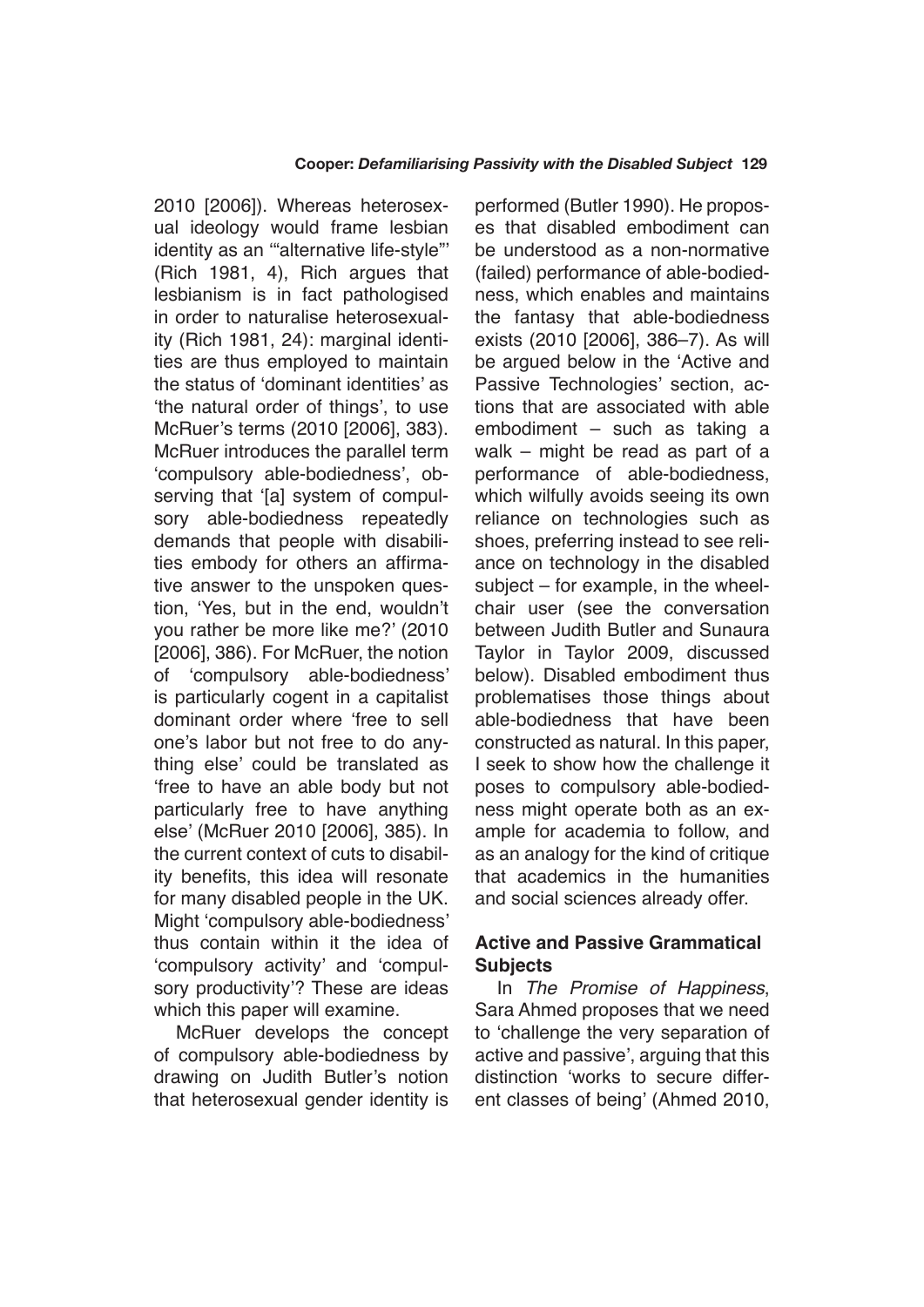210). The English language betrays a preference for active, rather than passive subjects, Ahmed observes: we favour the sentence, 'the chicken crossed the road', over the construction 'the road was crossed by the chicken' because we want to 'preserve the fantasy that the subject, even the animal-subject, is the one who acts' (Ahmed 2010, 209).<sup>7</sup> The road is grammatically devalued: it is regarded as passive, as 'doing nothing' (Ahmed 2010, 209). However, the road can be reconceived as a 'provider'; it 'provides the point at which we can cross, at which we can go from one side to the other' (Ahmed 2010, 209). Thus, 'that which has been deemed as passive' may in fact provide 'the conditions of possibility for doing something' (Ahmed 2010, 209).

Could the road operate as an analogy for academia? Ostensibly, academia in the humanities and social sciences 'does nothing', at least as far as certain politicians are concerned. Yet academia provides an environment in which we can think about how 'passivity' is 'distributed', rather than being natural (Ahmed 2010, 209). It is not just the chicken that uses the road: it is also used by the politician, to reach the government buildings where political discourse is made.

# **Active and Passive Technologies**

I suggest that the experience of impairment '"orientates" bodies in specific ways' and reconfigures the notions of activity and passivity (Ahmed 2006, 21). As Judith Butler observes in her conversation with Sunaura Taylor in the film *Examined Life,* 'nobody takes a walk without there being a technique of walking, [...] without there being something that supports that walk, [...] outside of ourselves' (Butler in Taylor 2009). A wheelchair is perceived as a facilitative technology which allows the disabled person to 'take a walk' whereas the facilitative properties of 'shoe[s]' go unnoticed (Taylor 2009). Why is it that the technology used by a disabled person can be perceived as such – as actively enabling – yet the technology used by those who regard themselves as nondisabled 'does nothing', so that the act of walking emerges as natural rather than cultural? Through this naturalisation of the world, nondisabled subjects experience themselves as active; they do not notice the role played by those objects such as shoes and pavements and roads in providing the conditions of possibility for activity. Meanwhile, the cultural production of the wheelchair as a technology makes the wheelchair user constantly aware that her activity depends on something outside of herself; she is continually brought into contact with her own inability to 'do' in the terms of society. This is not the same as her passivity, although a culture of 'compulsory able-bodiedness' (McRuer 2010 [2006], 383) tends to view it as passivity.

What would it mean to conceive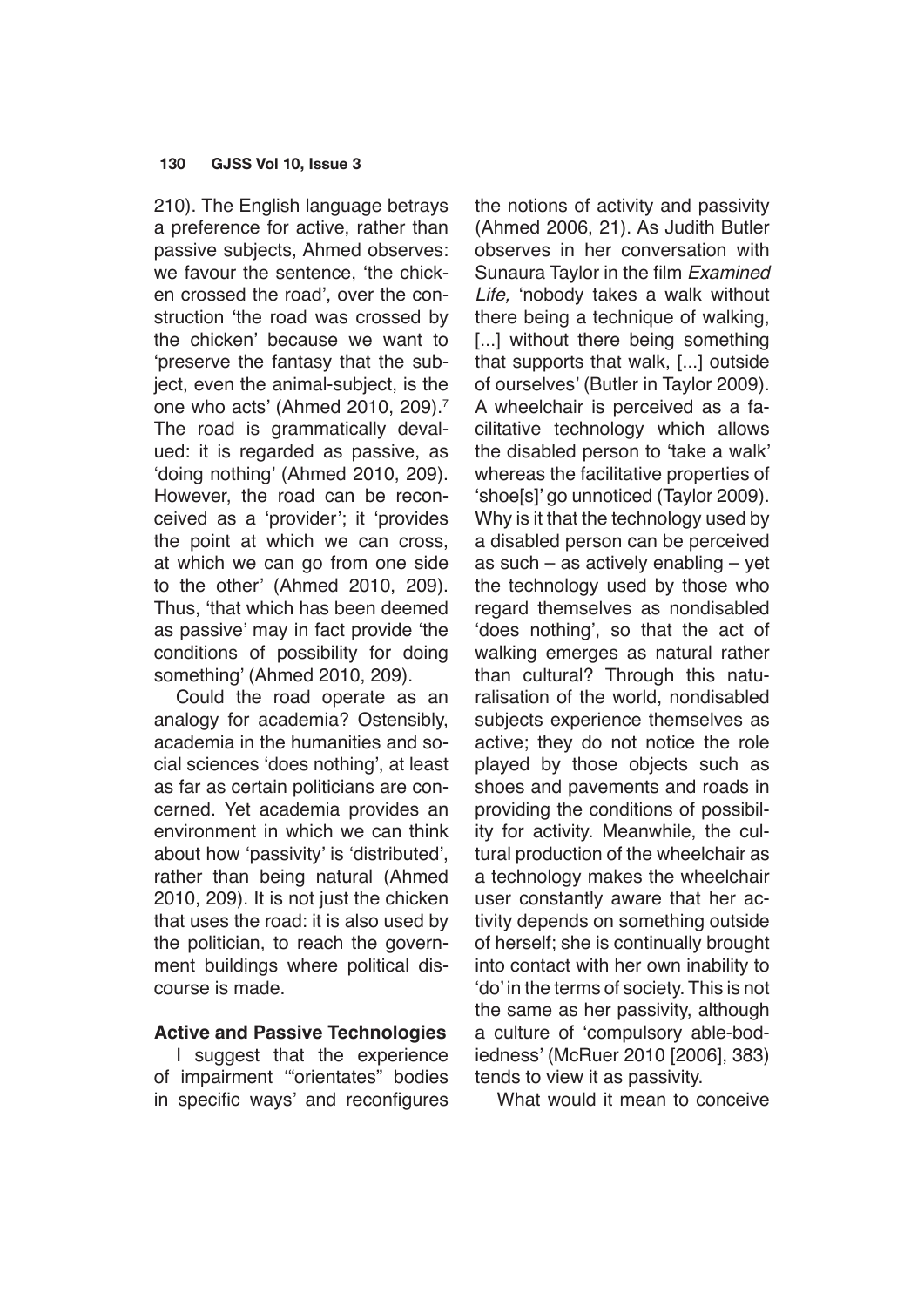of academia as the wheelchair user? To do so would posit academic discourse as one which identifies itself as disabled, as aware of the prostheses upon which it depends, as conscious of its contingency and its limitations. We might characterise other discourses, meanwhile, as nondisabled, jostling for position ahead of academic ones, bold and unaware of the props on which they rely, unconscious of the privilege of not being confronted by this awareness.

# **Being Actively Passive**

For me, the process of learning to walk itself was an exercise in learning how my body 'does not do' according to the terms of other bodies. My walking was made conscious to me, I experienced it as a cultural production, as a failed attempt at activity. If, like me, your learning to walk involved placing your feet into a trail of insoles positioned at equidistant intervals across the floor of a physiotherapist's studio, with the physiotherapist's voice at your back instructing you to put your heel down as you walk, you are only too aware that the insoles on the floor are the active ones; they are the ones with the power to determine the 'rightness' of your walking.

For most nondisabled people, walking simply 'happens', it is not something which needs to be thought. For me as a disabled subject, the experience of being taught to walk as others walk, to use my body as others do, was an experience of becoming conscious of that which remains unconscious, spontaneous, we might even say passive, for most people. Learning to walk, for this disabled subject, was about forcing the body to become actively aware of itself in those most 'passive', most unscripted of moments. Ahmed speaks of 'paths', of 'scripts' and of 'straightening devices' which lead us to reproduce certain kinds of subjectivities; I understand these concepts not only at a literal level, but at a bodily level, since my own walking was scripted for me as a way of making my body straight (Ahmed 2006, 16; Ahmed 2010, 91).

There is a paradox here: I am speaking of nondisabled subjects experiencing themselves as active because they do not have an experience of their walking as something they produce actively – rather it is something they do 'naturally', passively. By contrast, I experienced myself as passive in relation to the 'path' of insoles I was expected to '"tread"': the 'path' seemed to be active in forming me as a passive, compliant disabled subject (Ahmed 2006, 16).<sup>8</sup> However, the process of internalising the path entailed a literal 'becoming active': a learned policing of my own body, such that the body would now *actively* reproduce those movements that other bodies performed passively, unconsciously, nonchalantly. I suggest that the nondisabled subject might be described as *passively active*, whereas I expe-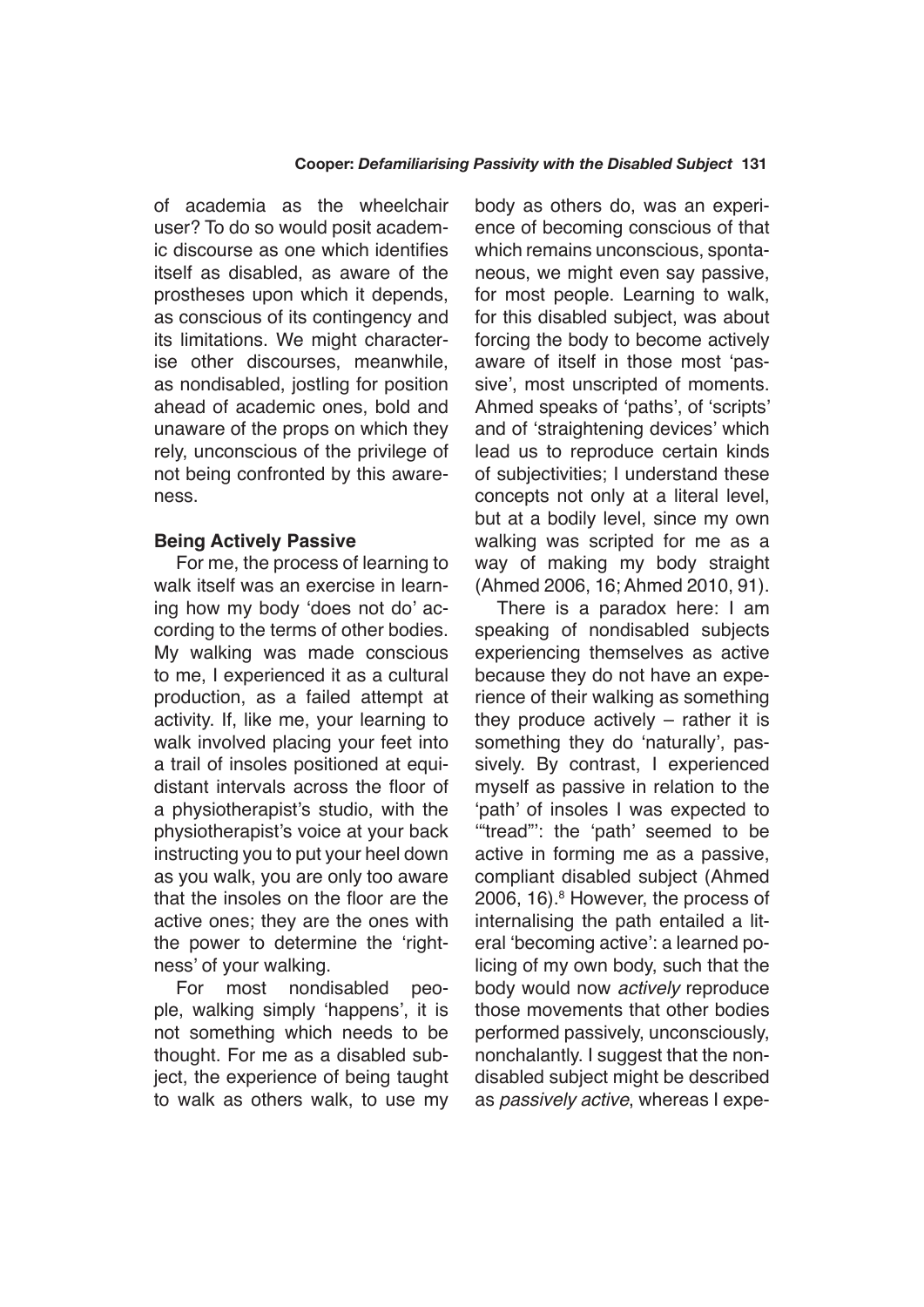rience myself as *actively passive*, or perhaps as *actively active*.

The disabled subject sees activity differently because for her, a great deal of activity goes into those tiny, everyday tasks that are framed as the 'passive' ones we need to complete in order to reach the active, productive ones. In her memoir Waist-High in the World: A *Life Among the Nondisabled*, Nancy Mairs, who lives with multiple sclerosis (MS), recounts an experience of performing her morning routine alone, in the absence of her carers: '[t]he myriad small actions that most people would perform all but unconsciously tax my ingenuity: removing the plastic wrist splint I wear to bed, unfastening my watch, pulling my nightgown over my head' (Mairs 1996, 66). Several pages of prose are dedicated to describing, and defamiliarising for the reader, acts such as showering and using the toilet: these habitual processes that society barely acknowledges as 'acts' are brought into consciousness as such. In her critique of phenomenology, Ahmed draws attention to the hidden domestic labour which permits Husserl to be seated at his writing-table, choosing it as the object of his investigations (Ahmed 2006, 31). It is significant that some objects and acts are deemed appropriate for analysis, while others remain out of sight.

Might we understand politically engaged academia as *actively passive*? Might the disabled subject, conscious of her own 'unproductive' labour – the labour undertaken to reach the place that others simply inhabit – figure as a metaphor for politically engaged academia, which labours to de-naturalise those positions and ideas we take for granted? The humanities and the social sciences have sought to be conscious of the 'directions' they have 'followed', and not to take the 'arrival' in a particular location for granted as a form of 'magic', but rather to see it as an example of 'social reproduction' (Ahmed 2006, 16; 17; Bourdieu and Passeron 1990 [1977], 3). Politically engaged academia has also shown how some objects and acts are deemed worthy of intellectual attention, while others are relegated to the status of 'the passive'.

# **The Passive, the Ethical, the Complex**

Mairs' memoir is involved in a project of remapping the world from a perspective which is, literally, waist-high. As part of this process, 'the passive' and 'the active' are reframed. Yet this task is not straightforward, for these terms have accrued specific moral and ethical associations, as Ahmed argues (Ahmed 2010, 208–9). Mairs highlights this difficulty in her account of the challenges of existing in a body which is, in her words, '[g]ood for nothing' (Mairs 1996, 61). The use of the adjective 'good' here is not just an idiomatic coincidence, but is highly significant, in that the equa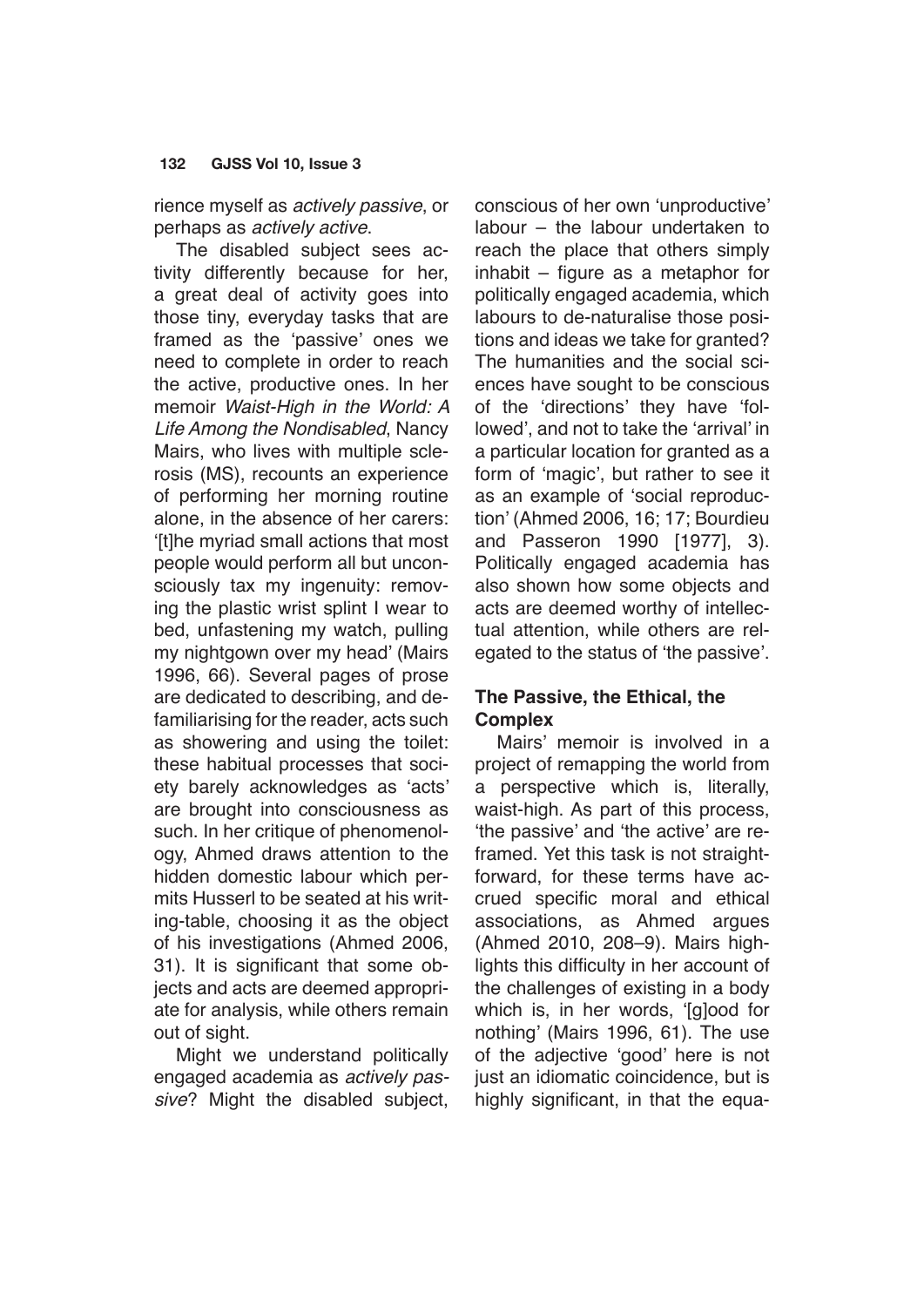tion between morality and action is under scrutiny. Mairs draws attention to this issue as follows:

But is a woman for whom any action at all is nearly impossible capable of right action, or am I just being morally cocky here? After all, if I claim to be a good woman, I leave myself open to the question: Good for what? The most straightforward answer is the most tempting: Good for nothing. I mean really. (Mairs 1996, 60–1).

In a society which values work, activity and productivity – where we are 'free to have an able body but not particularly free to have anything else', in McRuer's terms (2010  $[2006]$ , 385) – to be 'good' we feel we must be good *for something*. Since 'the qualities of activity and passivity are distributed' in particular ways and to particular bodies, that *something* is socially defined and cannot be just *anything* (Ahmed 2010, 209). For Mairs, that *something* involves '*doing*' (Mairs 1996, 61): she speaks of her desire to 'act out [her] love, in the way that a dancer inscribes abstract movements on the air with hands and feet and torso and head in order to give her private vision public force' (Mairs 1996, 79). As this painfully beautiful metaphor of the dancer implies, the quality of activity, and the moral 'beauty' attached to it, gets located in the one who is seen to be '*do[ing]* love' (Mairs 1996, 79).

In a chapter entitled, 'Taking Care', which draws attention to the multiple significances of this idiom, Mairs laments that it is not enough to take care *from* others, unless one is also 'tak[ing] care *of* others' (Mairs 1996, 83 (my emphasis)).

Although '[p]assivities tend to be located in the bodies of those on whom we have given up' – disabled bodies, for example – Ahmed reconfigures passivity by pointing out that '[t]o give something up can be not to see the quality of an action' (Ahmed 2010, 209). In Mairs' writing, the defamiliarisation of conventionally passive tasks inflects those tasks with 'the quality of an action'. By 'improvis[ing] [...] alternatives to the traditional modes of tendering care', which sometimes means, paradoxically, accepting care from others, Mairs is 'taking all the care [she] can' (Mairs 1996, 83; 84). Indeed, as Mairs notes, there is a particular 'etiquette' to the passive action of 'taking care from others' (Mairs 1996, 70). Here Mairs' 'passivity' resembles an 'ethical capacity' in the sense described by Ahmed, who states that 'you have to be willing to be affected by others, to receive their influence' (Ahmed 2010, 221).

This kind of ethical passivity, I suggest, is a quality that politically engaged academia should seek to espouse. Les Back argues that one of the roles of academic sociology is to counter the 'auction of authoritarianism that is pervasive not only in popular media but also in political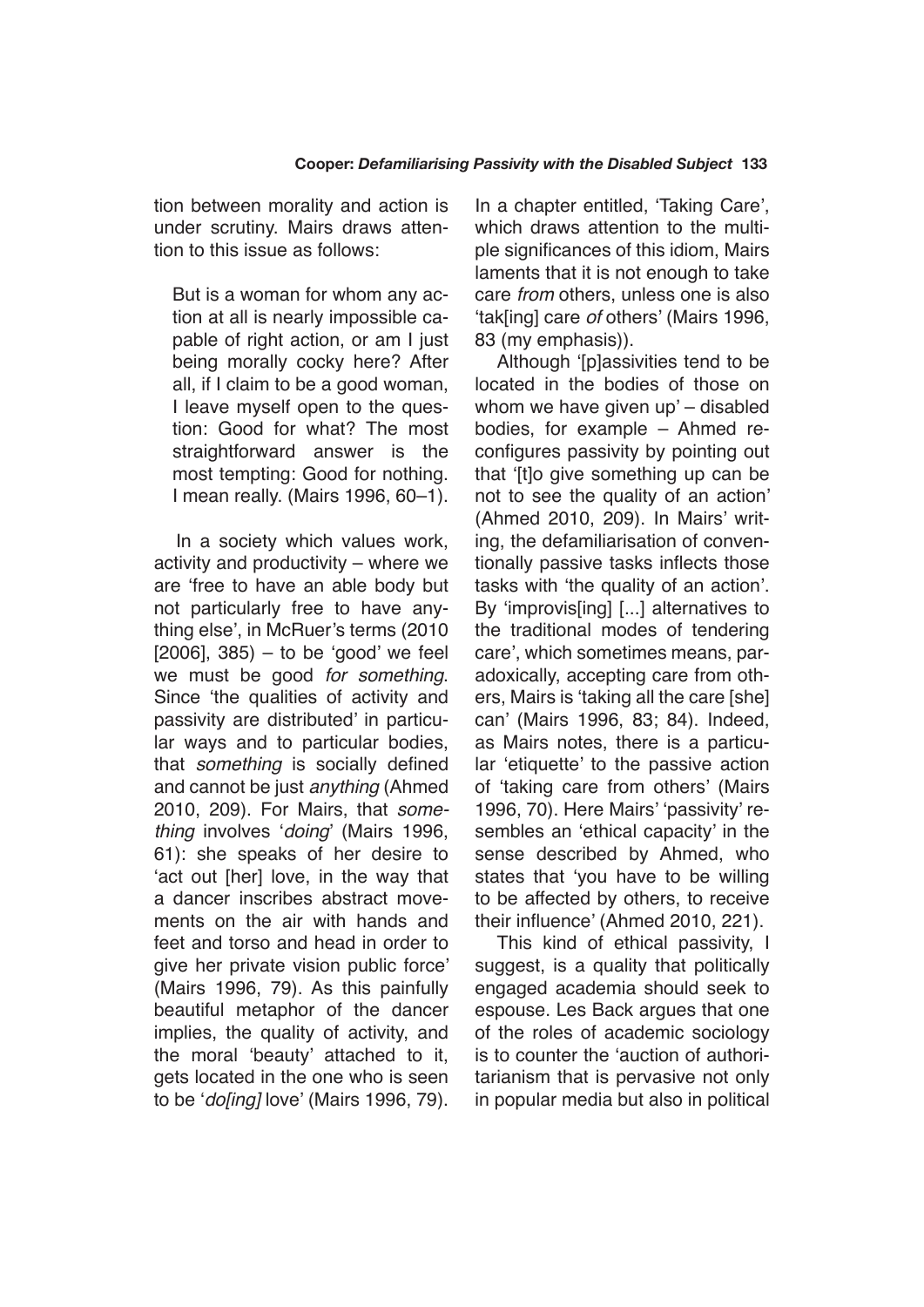debates' (Back 2007, 14). Sociology must aspire to perform 'attentive listening' which values 'the importance of living with doubt in the service of understanding, of trying to grapple with moral complexity' (Back 2007, 19; 14–15). Rather than being expected to emulate activism, academia must be valued for the things it does differently.

Academia's commitment to nuance and 'moral complexity' allows for an exploration of the inequalities between bodies that do not translate easily into slogans for political protest (Back 2007, 14). The idea of the *actively passive* subject is not very catchy, but it describes an experience that we might need to understand if we are to include the body for whom it is true. For Tanya Titchkosky, the experience of disability is one of being '[b]etwixt and [b]etween', which, she argues, is a rich and productive space from which to offer insights into the experience of 'human alterity' (Titchkosky 2003, 209; 232).9 The notion of '[b] etween-ness' (Titchkosky 2003, 217) resonates for me since my body occupies a liminal space between disability and able embodiment; whilst I have a physical impairment, others do not usually notice it when they first meet me. I do not fit either category. An account of the experience of not fitting, but of trying to fit, and of simultaneously trying not to fit does not translate well into conventional political discourse; it resists being a "'sound bite"' (Back 2007,

16). In Hammersley's terms, it is exactly the sort of contribution which gets 'lost in translation' when it enters public discourse (Hammersley 2012, Slide 26). Yet it is a fitting subject for academia.

## **Resisting 'Active-ism'**

In this essay I have drawn on accounts of the lived experience of impairment to trouble the distinctions drawn between 'the passive' and 'the active'. Following Ahmed, I have argued that the categorisation of a body or a practice as 'passive' may involve not seeing 'the quality of an action' (Ahmed 2010, 209). In the current political climate, academia in the humanities and the social sciences is sometimes characterised as passive and unengaged. The new Research Excellence Framework will measure 'impact', with the ostensible goal of ensuring that the research funded by the taxpayer has value. Of course, the politically engaged academic strives to have an impact. But what if, in demanding recognisable 'impact' we are in fact obscuring our ability to see the 'quality of an action' contained in something deemed to be passive? What if we are seeing only the chicken and not the road, the wheelchair and not the shoes, the action of writing and not the action of showering in the morning which made it possible to write now?

Jonathan Bate has observed that '[t]here is [...] a simple answer to the question "what is the value of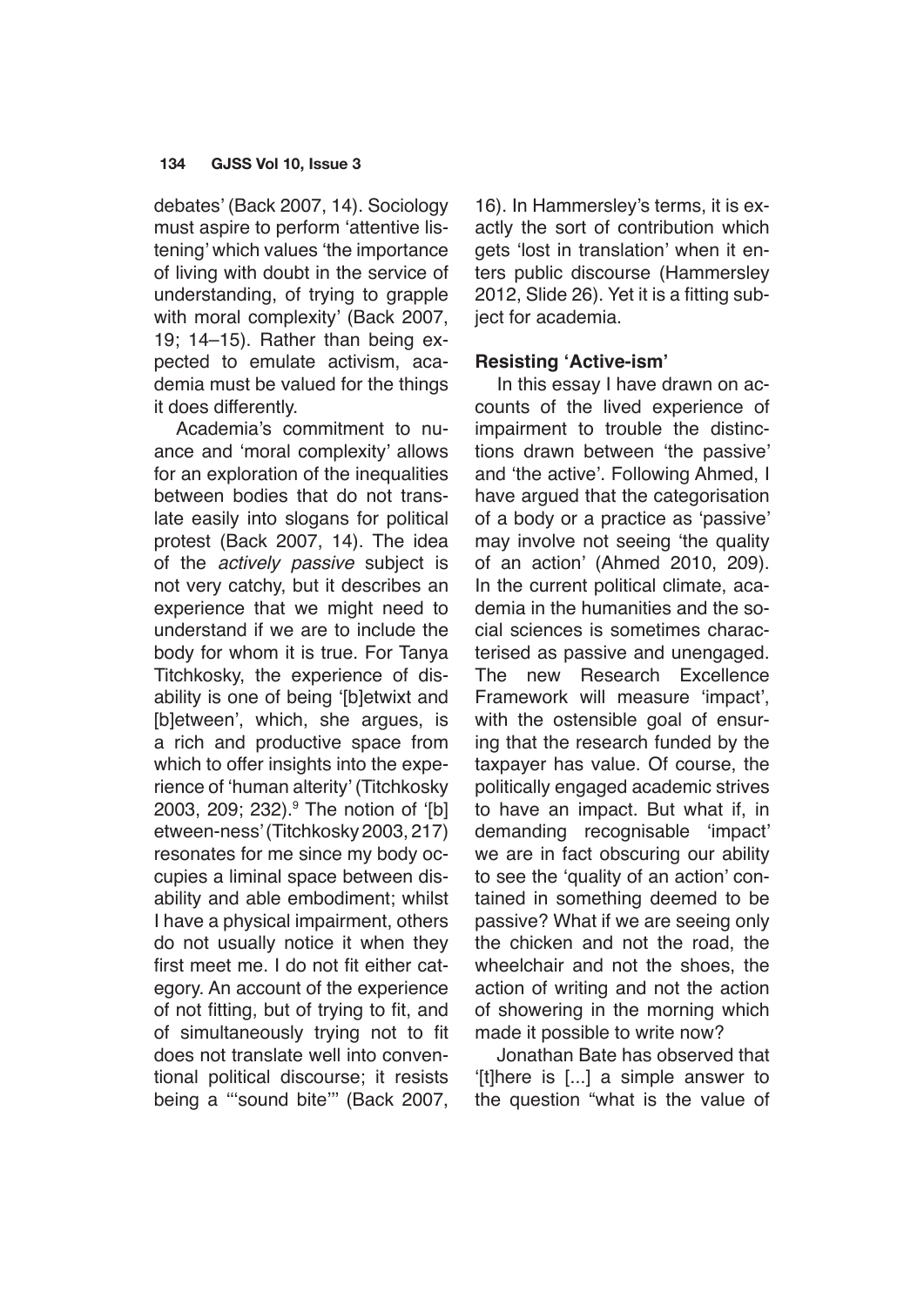research in the humanities?"' which is that 'research in the humanities is the only activity that can establish the meaning of such a question' (Bate 2011, 3). In its efforts to establish the meaning(s) of this question, and other similar ones, politically engaged academia undertakes *actively passive* labour, inhabiting a disabled subject position. We need this kind of actively passive academic labour in order to be able to see how it is that the active mode comes to be valued, and why in certain circles (not least among the politically powerful), activism, more than academia, has come to be associated with political engagement. The impact agenda might only seem to be 'demand[ing] too much' (Belfiore and Upchurch 2012, slide 19) of academia because its frames of reference are unable to measure the 'much' that takes place in the realm of the actively passive. There is 'much' that needs to be valued that cannot be understood according to the narrow terms of 'compulsory able-bodiedness' (McRuer 2010 [2006], 383) and compulsory activity.

In a rather strange irony, we might see the new focus on impact as inviting us to become the activists we have always wanted to be – after all, we can choose to have the kind of impact that resists dominant discourses, can't we? However, I would suggest that the problem is precisely our '*interpellation*' (Althusser 1971, 163) as 'active-ists' by the 'impact agenda', and the valuing of 'activeism' implicit in this 'hailing' (Althusser 1971, 163). Certain subjects (both literal bodies and bodies of thought) get left behind in this process of interpellation, and we leave them behind at our peril. The emphasis on impact can thus be characterised as a 'straightening device' in that it demands that as academics we follow certain 'paths' and not others, ones which are demonstrably active and productive in the terms of contemporary culture (Ahmed 2010, 145; Ahmed 2006, 16).

## **Endnotes**

- <sup>1</sup> Information about the assessment of impact in the Research Excellence Framework is available at: [http://www.ref.](http://www.ref.ac.uk/panels/assessmentcriteriaandleveldefinitions/) [ac.uk/panels/assessmentcriteriaandlev](http://www.ref.ac.uk/panels/assessmentcriteriaandleveldefinitions/)[eldefinitions/](http://www.ref.ac.uk/panels/assessmentcriteriaandleveldefinitions/). [Accessed 27 March 2013].
- <sup>2</sup> Arguably, one might wish to draw a distinction here between impact in the social sciences and in the humanities. Arts and humanities subjects are particularly vulnerable to suspicion. As Belfiore and Bennett note, 'impact studies, focusing as they do on economic and social indicators, do not actually engage with the real purpose of the arts' (Belfiore and Bennett 2010, 7). Perhaps – one might argue – such indicators are more apt for engaging with social sciences research; however as disciplinary boundaries become less distinct, and research methods become more open to debate, this is not necessarily the case.
- <sup>3</sup> To my knowledge, Ahmed is the only theorist who has sought to defamiliarise activity and passivity in this way. However, in *The Promise of Happiness*, Ahmed engages with a long philosophical tradition in which happiness is framed in terms of activity and unhappiness in terms of passivity (Ahmed 2010, 210–211).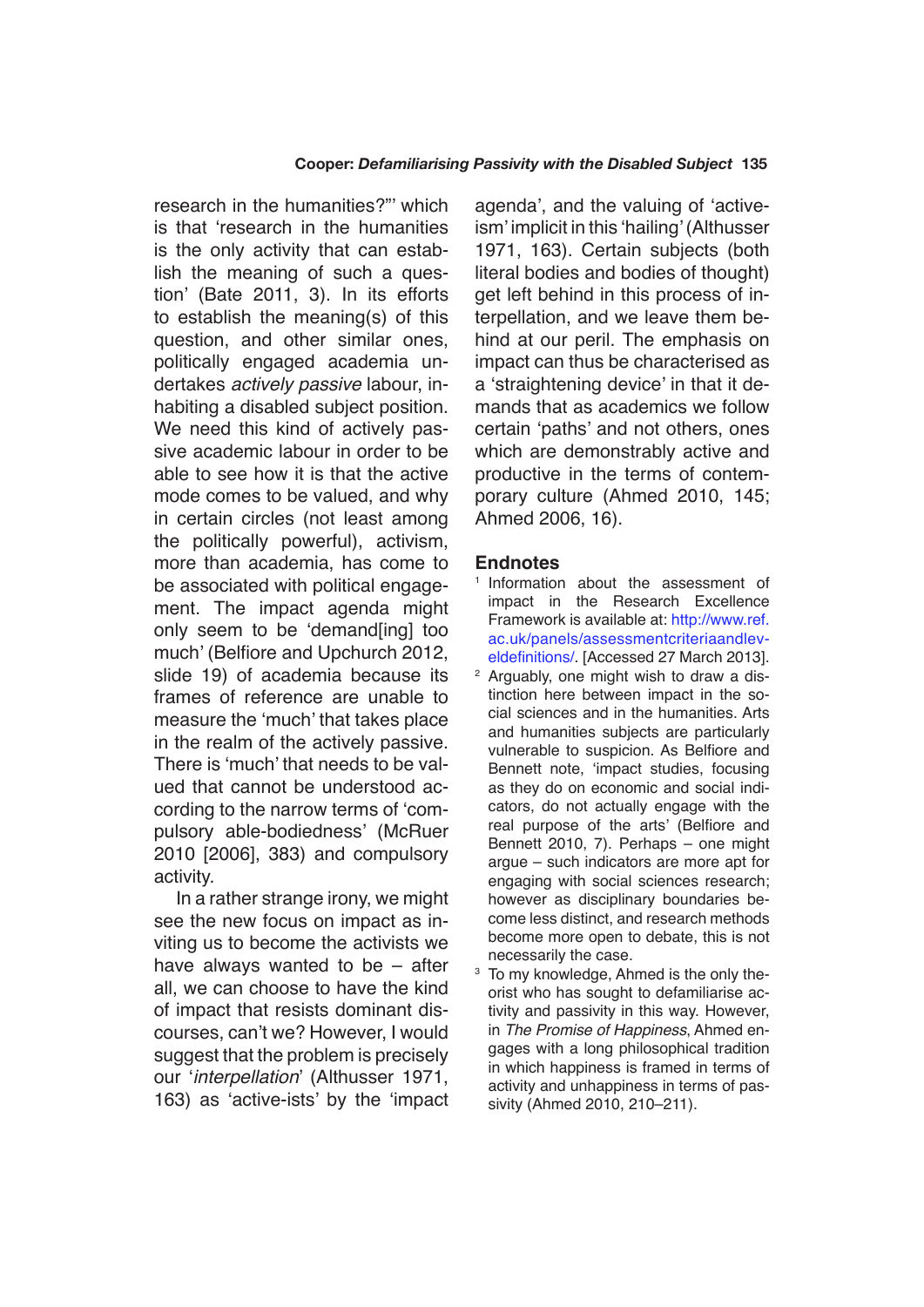- <sup>4</sup> In coining the term, Spivak describes a '*strategic* use of positivist essentialism in a scrupulously visible political interest' (Spivak 1988 [1985], 205). This later comes to be described as 'strategic essentialism'.
- <sup>5</sup> I would like to thank Nick Hocking for the terms 'active-ism' and 'active-ist'.
- <sup>6</sup> 'Activism' is (like 'academia' and 'party politics') an umbrella term which is used to describe a huge range of political activities, some of which could be said to speak in the terms of party politics, and some of which use very different, and deeply subversive tactics. As stated, many academics regard themselves as activists, so these identities are in no way mutually exclusive. In this paper, I am interested in the way in which political engagement becomes aligned with the active mode, such that activism has to be 'active-ist' in order to make itself heard as political discourse.
- $7$  Admittedly, this argument is specific to the English language; perhaps activity and passivity are constructed differently in other languages. This may be one of the points at which my argument demonstrates its own positionality and its attention to the particular rather than the universal. Nevertheless, it seems important to attend to the way in which qualities such as passivity are 'distributed', as Ahmed puts it (Ahmed 2010, 209), and since language is one of the mechanisms of distribution, thinking linguistically is a vital part of the project of defamiliarisation.
- <sup>8</sup> I employ Ahmed's terms here, but I am speaking of a highly literal experience of being formed by a 'path'.
- <sup>9</sup> Ahmed's re-evaluation of the role of the road prompts me to question the 'human' part of this noun-phrase: what about nonhuman animals, wheelchairs and roads? Moreover, the work of Mel Chen (2012) in this field leads to questions about the fitness for purpose of the term 'the humanities'.

## **Acknowledgements**

I would like to thank Nick Hocking for his comments and suggestions, and for the terms 'active-ism' and 'active-ist'. I am also grateful to the anonymous reviewers for their feedback on the paper.

## **References**

- Ahmed, Sara. 2006. *Queer Phenomenology: Orientations, Objects, Others*. Durham and London: Duke University Press.
- Ahmed, Sara. 2010. *The Promise of Happiness*. Durham and London: Duke University Press.
- Althusser, Louis. 1971. Ideology and Ideological State Apparatuses (Notes Towards an Investigation). In *Lenin and Philosophy and Other Essays*. Translated by Ben Brewster. London: NLB.
- Back, Les. 2007. *The Art of Listening*. Oxford: Berg.
- Bate, Jonathan ed. 2011. *The Public Value of the Humanities*. London: Bloomsbury.
- Belfiore, Eleonora and Oliver Bennett. 2010 [2008]. The Social Impact of the Arts: An Intellectual History. Basingstoke: Palgrave Macmillan.
- Belfiore, Eleonora and Anna Upchurch. 2012. Redefining 'Value': The Arts, Humanities and the Challenges of Contemporary Life (slide presentation). Paper presented at *Showing the Arts and Humanities Matter*. 18 September 2012. UCL. Slides downloadable at: [http://](http://www2.warwick.ac.uk/fac/arts/theatre_s/cp/research/humanities) [www2.warwick.ac.uk/fac/arts/](http://www2.warwick.ac.uk/fac/arts/theatre_s/cp/research/humanities) [theatre\\_s/cp/research/humani](http://www2.warwick.ac.uk/fac/arts/theatre_s/cp/research/humanities)[ties](http://www2.warwick.ac.uk/fac/arts/theatre_s/cp/research/humanities). [Accessed 28 June 2013].
- Bourdieu, Pierre and Jean-Claude Passeron. 1990 [1977]. *Reproduction*